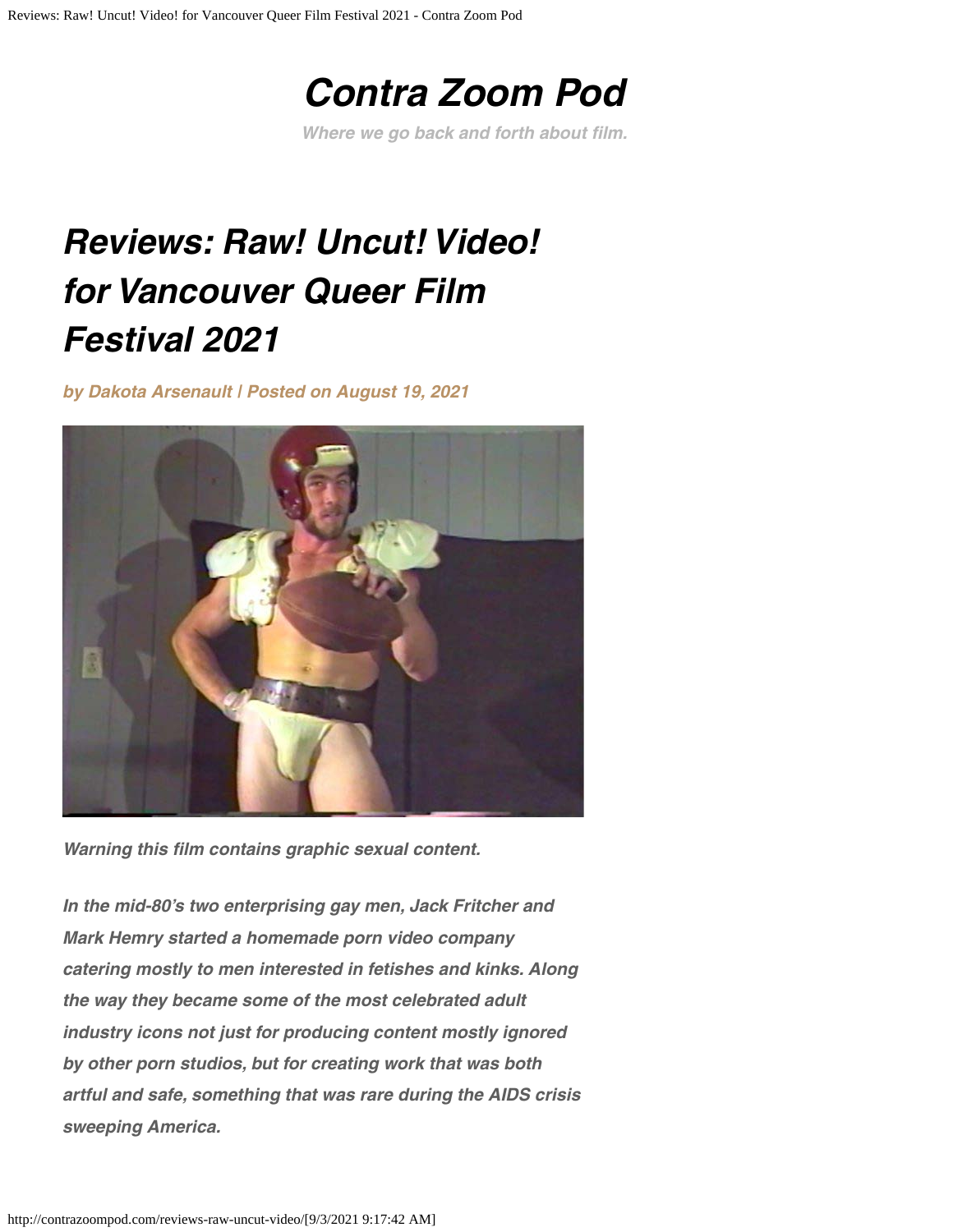*We get introduced to present day Fritcher and Hemry, a married couple that had been together for decades. They tend to their large plot of land, take their dog on long walks and maintain the archives for their legendary hardcore gay porn studio, Palm Drive Video. The two met at, what is called a gay fairytale, a Harvey Milk birthday party and soon began dating. Milk was the frst openly gay person elected to government in the United States, who unfortunately was assassinated in 1978. At the time Jack Fritcher was the editor in chief of Drummer Magazine, a leather enthusiasts publication that reached new highs under his leadership. He wanted to branch out and make Drummer videos, but it wasn't in the cards and didn't quite fully align with the magazine's business plan.*



*Jack decided to create his own company and work with Mark to balance out his skills. Jack would cast non-professional actors, mostly men they met at gay bars, pride parades, fetish* clubs or just through word of mouth. He would find out the *performers own unique interests in sex and craft videos along those lines. Because they were a company that predominantly focuses on kinks, they would often have videos that pushed the boundaries of what is considered taboo by the mainstream. Things like, BDSM, role play, using whips,*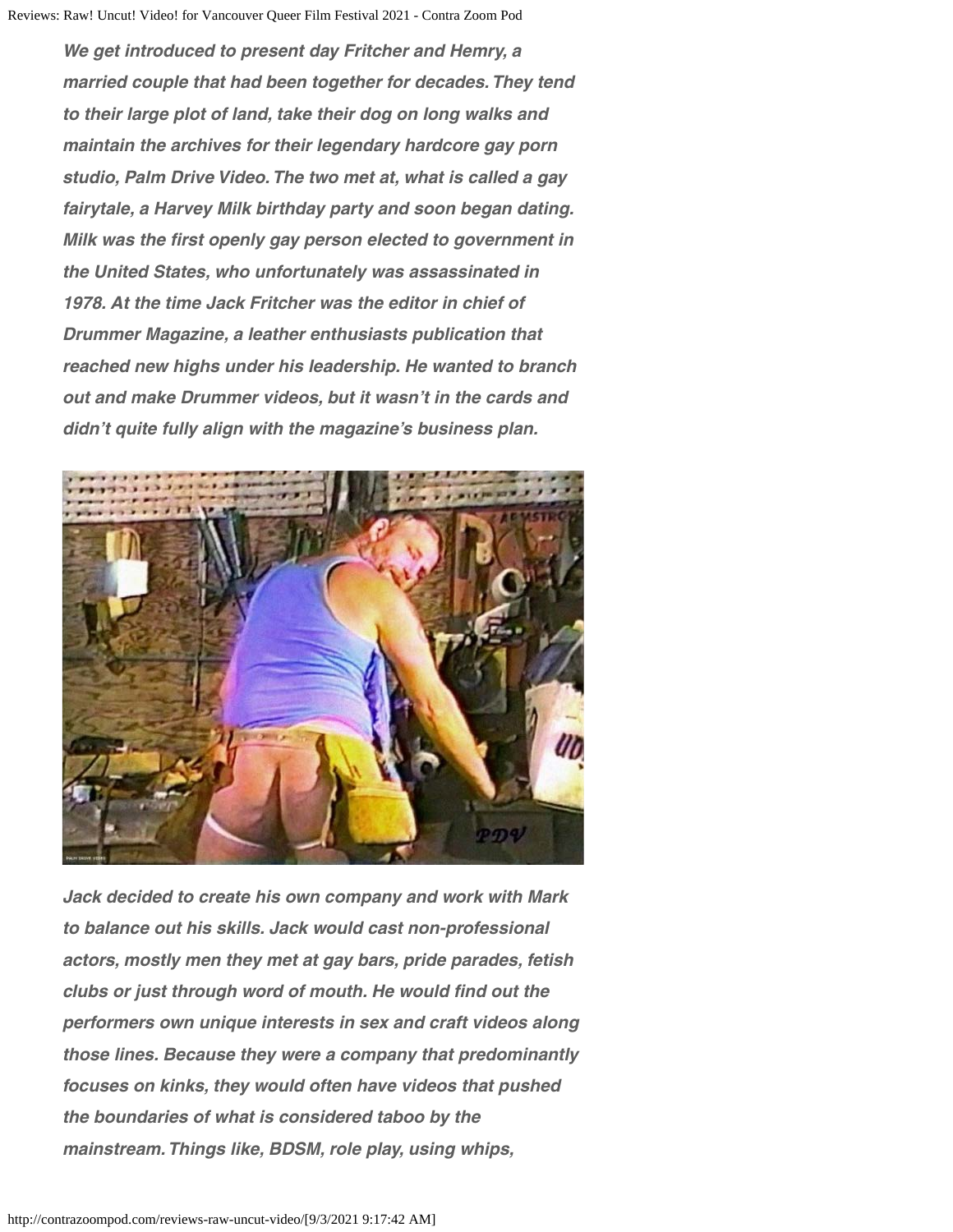*chains, slapping, ropes, nipple clamps, cigars, urine and even vomit were all in fair game. Jack would work one-on-one with the performers to create mostly solo flms. He would angle his camera to make them point of view perspective, so that while there was only one person on screen, the viewer would feel like they were right there having sex with the performer.*

*During the days Jack would shoot flms with the models at the home he shared with Mark, and when Mark came home from his "straight" job he would spend all evening editing the pictures. Between the two of them they did everything from shooting, editing, composing, setting up advertisements in magazines, sending out mailers, producing VHS tapes, distribution, fnding new models and more.*

*Along the way, the AIDS crisis hit the queer community incredibly hard with hundreds of thousands of people, mostly men, died. This caused the community to be overrun by fear that any new partner you have might be a potential death sentence. Palm Drive Video offered an escape, not only providing outlets for people at home who were afraid of having new sexual partners, but also showcasing ways to be "intimate" that don't include penetration.*

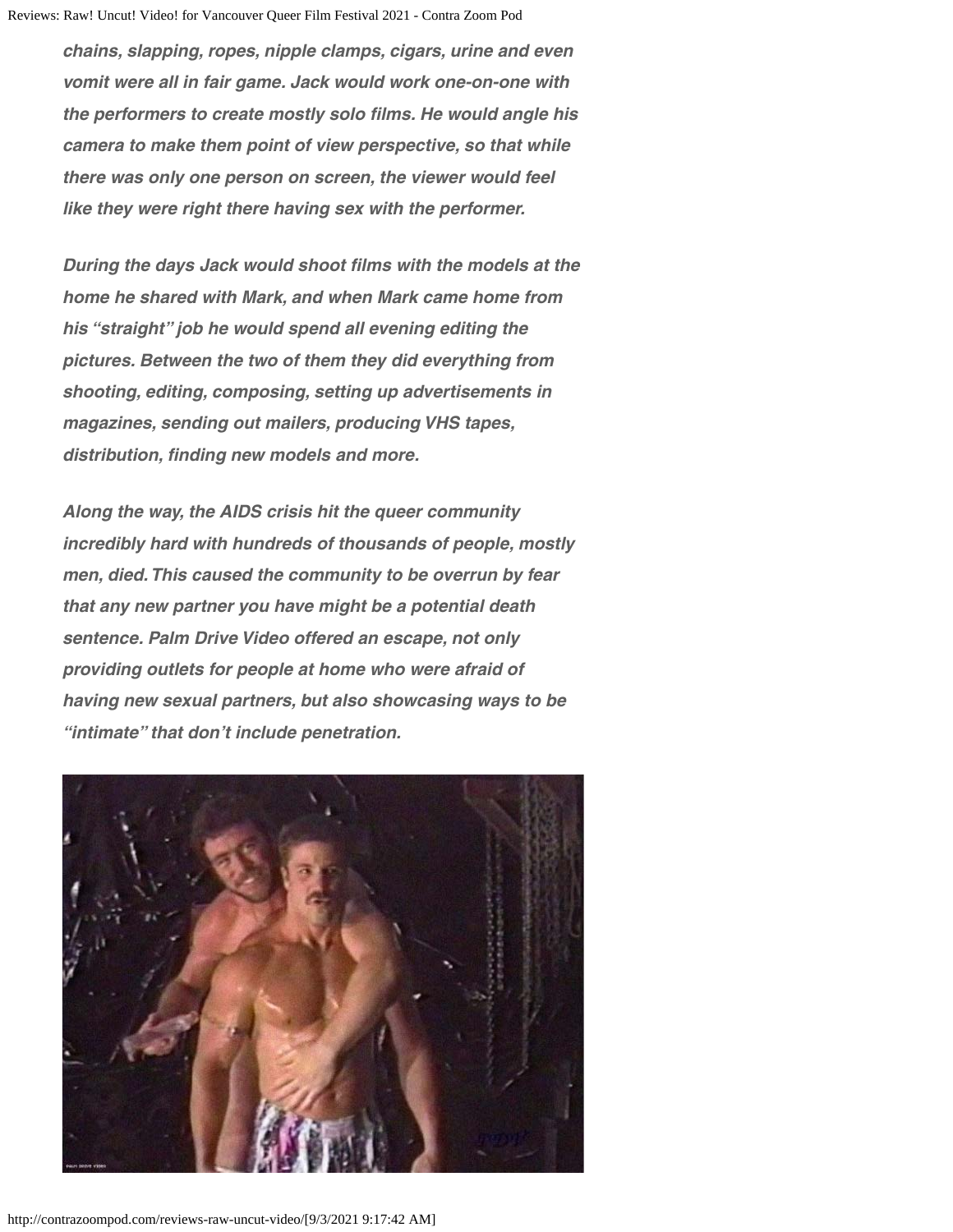*The flm works because it is about celebrating an art form that is often not celebrated. Pornography became legal for public consumption in the United States in 1969 and while it is easy to chalk most of it up to cheap smut, there are anthropologic values to perserving and highlighting it as a medium. In the flm we get plenty of interviews from former stars of the Palm Drive Videos describing how safe and freeing it was to work with Jack and Mark, we also hear from fans and even porn historians. One of the interviewees was a man who was one of the company's most popular models. He would fex his muscles, get all sweaty and talk dirty to the camera, the only thing was he was also straight. He never had sex on camera, just did solo masturbation scenes. The crew tracks him down as he talks about his feelings of being a gay icon while his mother sits next to him beaming about his place in history.*

*With Raw! Uncut! Video!, directed by Ryan A. White and Alex Clausen, we get the inside look at an often misunderstood genre of flmmaking. We also get a picture into the life of a couple who, on the surface you think would be a very out there one, but instead is so absolutely tender your heart melts every time they give each other a little peck on the lips, or when Mark scolds Jack about running to grab a camera worrying that he might trip. If you can stomach the hardcore porn, with some very, very graphic kink fetishes shown (that I don't even want to type out) this movie is a fascinating look at two people and their infuence in a world many people likely don't even know about.*

*Raw! Uncut! Video! was seen during the 2021Vancouver Queer Film Festival. Thank you to the festival for the screener. Raw! Uncut! Video! does not have a North American release date at this time.*

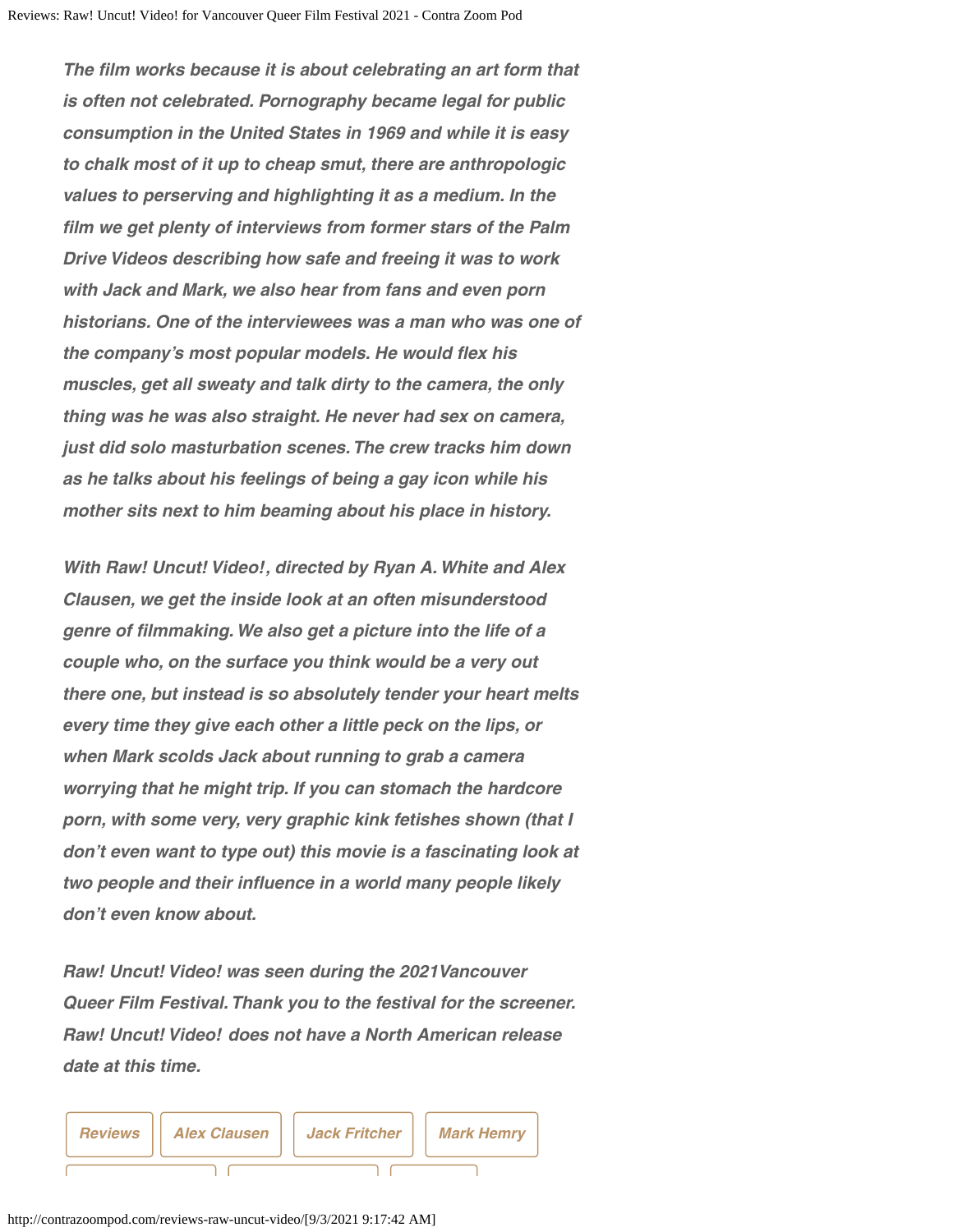Reviews: Raw! Uncut! Video! for Vancouver Queer Film Festival 2021 - Contra Zoom Pod





### *About the author*

*Dakota Arsenault is the creator, host, producer and editor of Contra Zoom Pod. His favourite movies include The Life Aquatic, 12 Angry Men, Rafifi and The Social Network. He first started the podcast back in April of 2015.*

### *Related Posts*

#### *March 17, 2021*

*[Reviews: Alien on Stage for SXSW 2021](http://contrazoompod.com/blog-capsule-review-of-alien-on-stage-for-sxsw-2021/)*

*September 24, 2020*

*[Reviews: My Salinger Year for Cinefest Sudbury](http://contrazoompod.com/blog-capsule-review-of-my-salinger-year/) [2020](http://contrazoompod.com/blog-capsule-review-of-my-salinger-year/)*

#### *August 20, 2021*

*[Reviews: Workhorse Queen for Vancouver Queer](http://contrazoompod.com/reviews-workhorse-queen-for-vancouver-queer-film-festival-2021/) [Film Festival 2021](http://contrazoompod.com/reviews-workhorse-queen-for-vancouver-queer-film-festival-2021/)*

*Categories*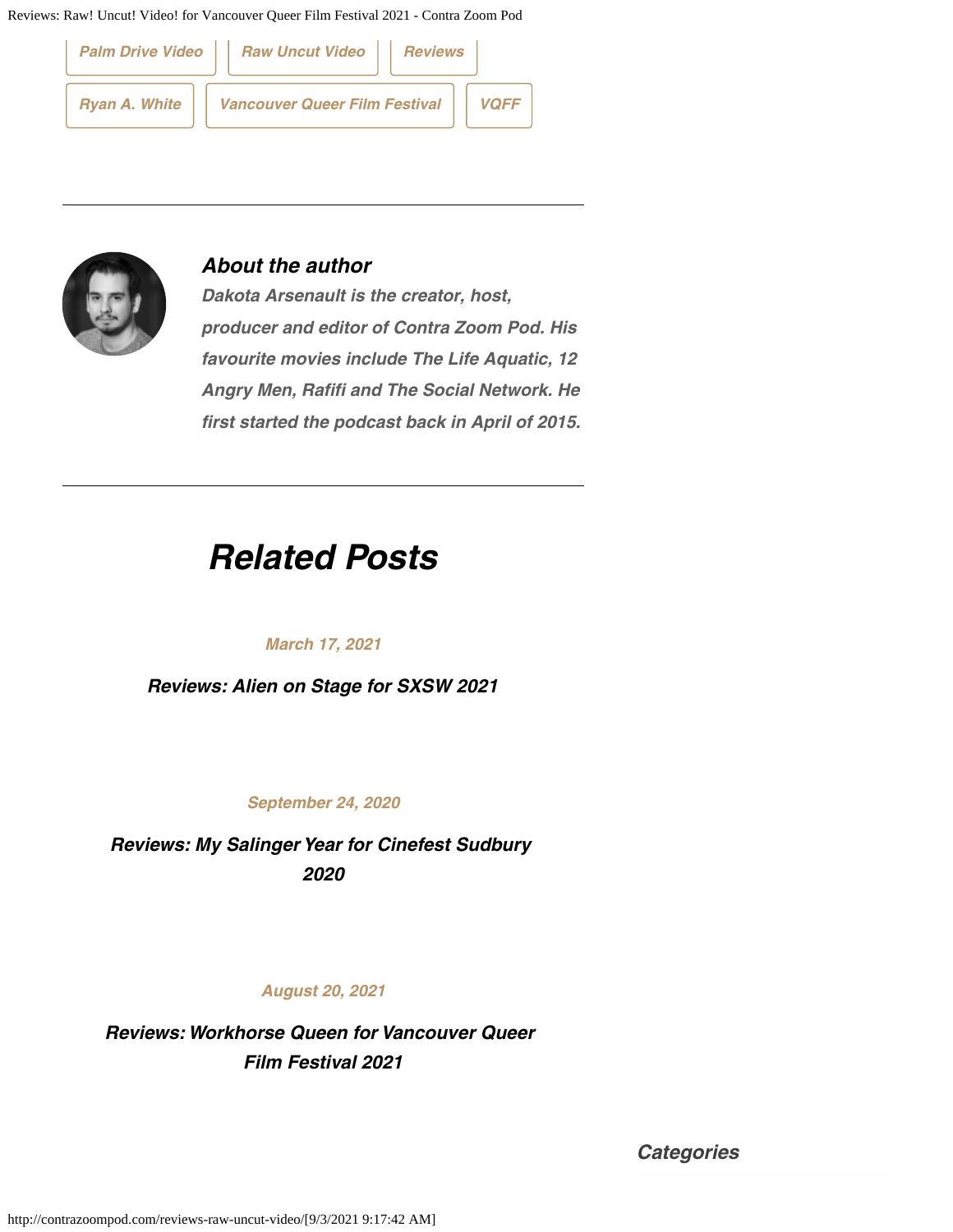## *Leave a Reply*

Your email address will not be published. Required fields are *marked \**

*Comment*

*Name \**

*Email \**

*Website*

 $\Box$ 

*Notify me of follow-up comments by email.*

 $\Box$ 

*Notify me of new posts by email.*

Post Comment

*[A History Of](http://contrazoompod.com/category/a-history-of/) [A24 Retrospective](http://contrazoompod.com/category/a24-retrospective/) [Best of the Year](http://contrazoompod.com/category/best-of-the-year/) [Best Picture Winners Ranked](http://contrazoompod.com/category/best-picture-winners-ranked/) [Better Know a Contributor](http://contrazoompod.com/category/better-know-a-contributor/) [Blog](http://contrazoompod.com/category/blog/) [Celebrating Cinema's Diversity](http://contrazoompod.com/category/celebrating-cinemas-diversity/) [Film Festivals](http://contrazoompod.com/category/film-festivals/) [Geek Centric](http://contrazoompod.com/category/geek-centric/) [Guest Appearances](http://contrazoompod.com/category/guest-appearances/) [Interviews](http://contrazoompod.com/category/interviews/) [Make/Remake](http://contrazoompod.com/category/make-remake/) [Oscars](http://contrazoompod.com/category/oscars/) [Other Shows](http://contrazoompod.com/category/other-shows/) [Ranked](http://contrazoompod.com/category/ranked/) [Reviews](http://contrazoompod.com/category/reviews/) [Seasonal Previews and](http://contrazoompod.com/category/seasonal-previews-and-recommendations/) [Recommendations](http://contrazoompod.com/category/seasonal-previews-and-recommendations/)*

Search … **Search** 

### *Recent Posts*

*[Blog: Best Films of 2014](http://contrazoompod.com/blog-best-films-of-2014/)*

*[163: Fantasia Festival 2021](http://contrazoompod.com/163-fantasia-festival-2021/)*

*[162: Vancouver Queer Film](http://contrazoompod.com/162-vancouver-queer-film-festival-2021/) [Festival 2021](http://contrazoompod.com/162-vancouver-queer-film-festival-2021/)*

*[Reviews: The Fandom for](http://contrazoompod.com/reviews-the-fandom-for-vancouver-queer-film-festival-2021/) [Vancouver Queer Film Festival](http://contrazoompod.com/reviews-the-fandom-for-vancouver-queer-film-festival-2021/) [2021](http://contrazoompod.com/reviews-the-fandom-for-vancouver-queer-film-festival-2021/)*

*[Reviews: Workhorse Queen for](http://contrazoompod.com/reviews-workhorse-queen-for-vancouver-queer-film-festival-2021/)*

*[Vancouver Queer Film Festival](http://contrazoompod.com/reviews-workhorse-queen-for-vancouver-queer-film-festival-2021/) [2021](http://contrazoompod.com/reviews-workhorse-queen-for-vancouver-queer-film-festival-2021/)*